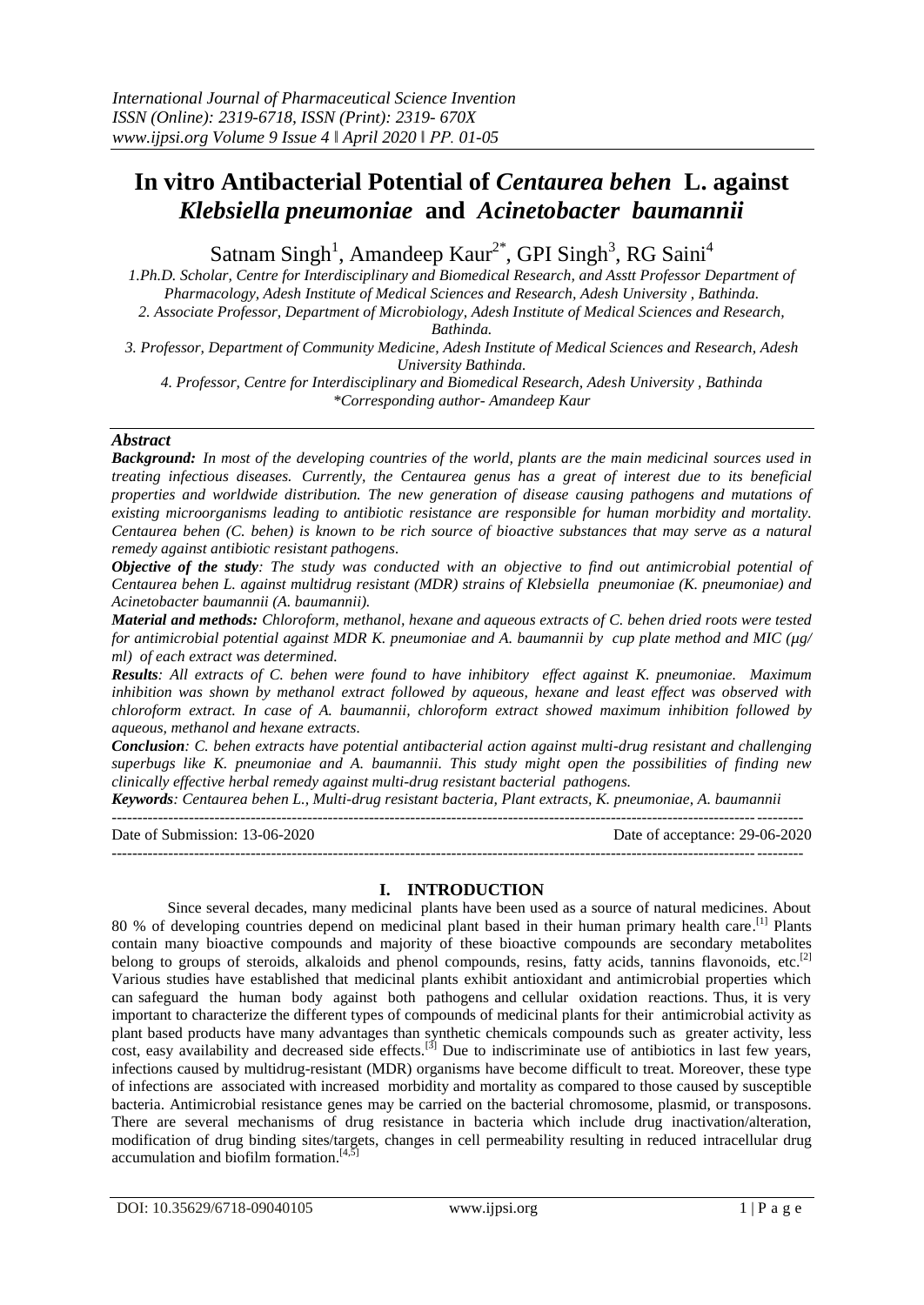*K.pneumoniae* causes urinary tract infections, pneumonia, endophthalmitis, meningitis, brain abscess, septic pulmonary embolic, lung abscess, splenic abscess, osteomyelitis etc.The important aspects of *Klebsiella*  associated infection is the emergence of multi-drug resistance.[6] Members of Genus *Acinetobacter* have emerged as organisms of questionable pathogenicity and pan resistant nosocomial pathogens worldwide in past two or three decades; especially since 2005-2006. Critically ill patients acquire an infection during their stay in an Intensive care unit (ICU) and the frequency of these infections varies considerably in different populations in clinical settings. Most multidrug resistant *A. baumannii* outbreaks occur in critical care settings and involve resistance to multiple classes of antimicrobial agents.<sup>[7]</sup>

## **II. OBJECTIVE OF THE STUDY**

The study was conducted with an objective to find out antimicrobial potential of *Centaurea behen* L. against multidrug resistant (MDR) strains of *Klebsiella pneumoniae (K. pneumoniae) and Acinetobacter baumannii (A. baumannii).*

## **III. MATERIAL AND METHODS**

The study was conducted in Centre for Interdisciplinary Biomedical Research and in Bacteriology Laboratory in the Department of Microbiology, Adesh Institute of Medical Sciences & Research (AIMSR), Adesh University Bathinda. The study was approved by Institutional Research Committee and Ethics Committee of Adesh University.

#### **Plant Material**

Dried roots of *Centaurea behen* L. were procured from a certified and authorized Herb Store and identity of plant was confirmed through NISCAIR, New Delhi.( Letter No:. NISCAIR/RHMD/CONSULT/2018/3236-37- 3)

#### **Solvent Extraction of plant material**

Hexane, Chloroform and Methanol were employed for Soxhlet extraction of active ingredients using Soxhlet apparatus and finally the drug was boiled with distilled water to obtain water extract.<sup>[8]</sup>

## **Recovery of solvents and Drying of residual mass**

Solvents from extracts were recovered under reduced pressure using rotary vacuum evaporator and the dried extracts were preserved in a vacuum desiccator containing anhydrous silica gel. Extracts were filtered, concentrated using rotary vacuum evaporator, and dried in an oven at 40-50 ºC. The dried extracts were preserved in a vacuum desiccator over fused calcium chloride. All the extracts were screened for different classes of phytoconstituents using specific standard reagents.<sup>[9]</sup>

**Bacterial Strains:** The bacterial isolates were obtained from Department of Microbiology, AIMSR which were identified through colony characteristics, gram staining morphology, conventional biochemical tests and confirmed with Automated Identification Biomerieux Vitek 2 System using GN cards. *K. pneumoniae* was isolated from urine, pus, endotracheal secretions and *A. baumannii* was isolated from endotracheal secretions and blood samples as shown in Table1.

|                          | Table 1. Dource of the IX became that and the bannaming footates. |  |  |
|--------------------------|-------------------------------------------------------------------|--|--|
| <b>Bacterial strain</b>  | <b>Source / Clinical Sample</b>                                   |  |  |
| K. pneumoniae<br>$(n=3)$ | Urine $(n=1)$ , Pus $(n=1)$ , Endotracheal secretions $(n=1)$     |  |  |
| baumannii $(n=3)$        | Endotracheal secretions( $n=2$ ), Blood ( $n=1$ )                 |  |  |

**Table 1: Source of MDR** *K. pneumoniae* **and** *A. baumannii* **isolates.**

**Antimicrobial Susceptibility Testing:** Antibiogram of isolates was assessed using the Vitek 2 Compact system (Biomereiux® ). Identity of *K. pneumoniae and A. baumannii* was confirmed by using N280 and N281 cards supplied by Biomereiux.**.** The organisms which were resistant three or more families of antibiotics tested were considered as Multidrug resistant (MDR).

**Stock solutions:** Stock solutions of extracts were prepared by dissolving the extracts in DMSO. These solutions were then used to prepare test solutions of desired range of concentrations.

## **Test solutions**

Test solutions of extracts were prepared in DMSO to produce solutions of various concentrations ranging from 50 to 1000µg/ml. Following concentrations were prepared; 50, 100, 200, 500, 1000 μg/ml.

#### **Preparation of inoculum:**

To prepare inoculum, a loopful of isolated colony of MDR test strains was taken and inoculated into nutrient broth and incubated at  $37^{\circ}$  C for 6-4 hrs. This cell suspension was used to prepare inoculum (Conc. =  $10^8$  CFU/ml). The cell suspension was standardized to obtain CFU=  $10^8$  per ml using Densitometer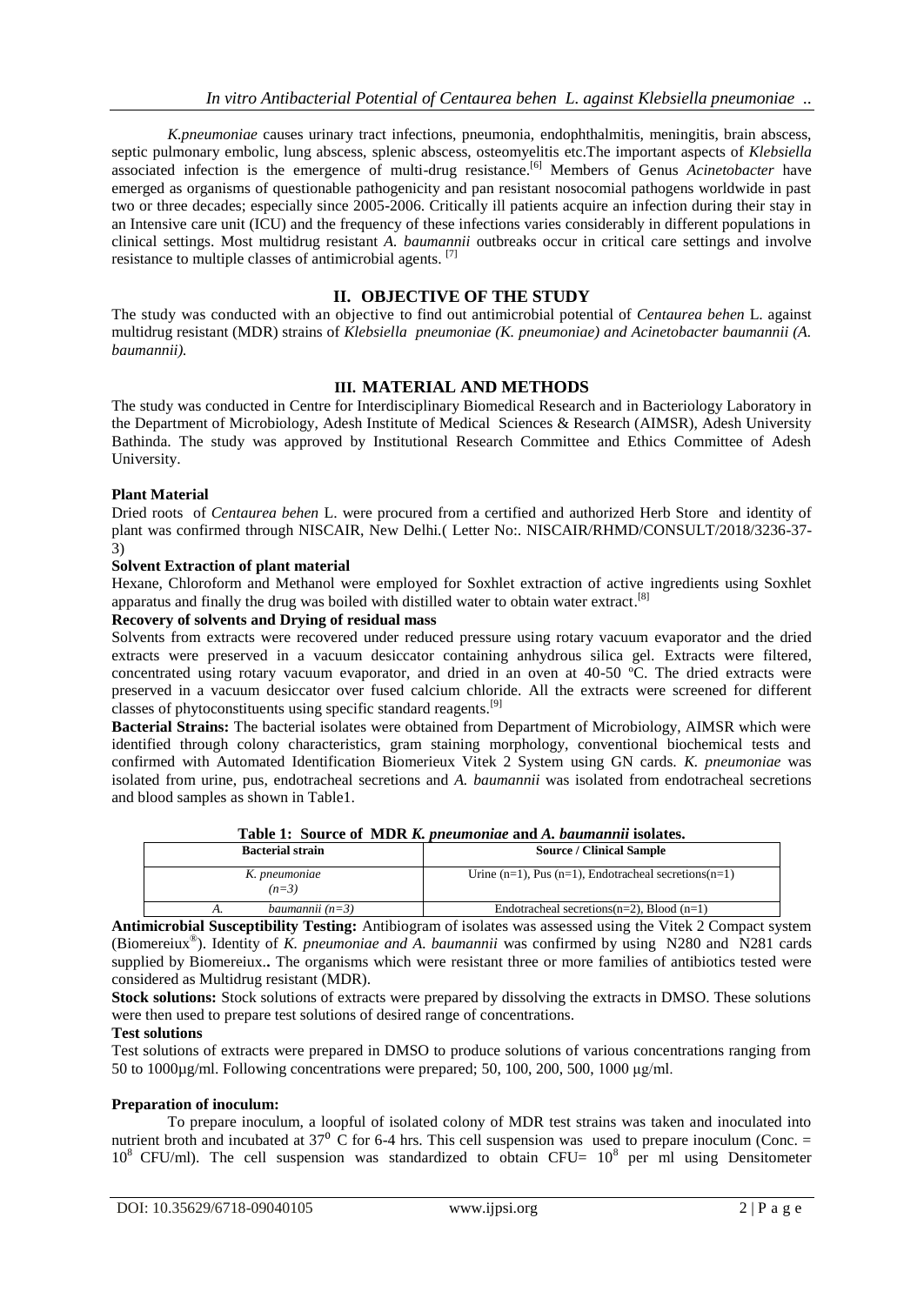(Biomerieux® ).This concentration is equivalent to 0.5 Mc Farland conc.; ideal to be used for assaying antimicrobial activity of plant extracts.<sup>[10]</sup>

#### **Antimicrobial assay:**

## **Cup-plate or cylindrical plate method**

The Mueller Hinton agar medium was poured into sterile petri-plates and allowed to solidify. Inoculum of test microorganism was then spread on the surface of agar plate by using sterile cotton swab. Holes of 6 mm in diameter were cut in the medium with sterile cork borer. The volume of solutions added to each cavity or cylinder was kept uniform to fill the holes. 50 microliters of solutions of each concentrations of extracts prepared in DMSO were added in the cavities or cylinder prepared in a solid medium using micropipette under strict aseptic conditions in the laminar flow bench .The plates were left for 1 to 2 hours at room temperature so as to provide a sufficient pre-incubation diffusion period which in turn minimize the effects of variations in time between the applications of different solutions. All the plates were then incubated for about 18 to 24 hours at 37º C. The zones of inhibition obtained after incubation were considered the basis of measurement of antimicrobial activity. Diameter of any resultant zone of inhibition including well size was measured in millimeters. DMSO and Distilled water were used as vehicle control and negative control respectively. The minimum concentration of the extract/s showing a clear zone of inhibition was considered to be MIC of that particular extract on a particular bacterial strain. [11,12]

#### **IV. RESULTS**

#### **Phytochemical screening**

Hexane extract of *C. behen* showed the presence of phytosterols, fixed oils & fats and terpenoids & triterpenoids. Chloroform extract showed presence of alkaloids, terpenoids & triterpenoids. Glycosides, phenolic compounds & tannins, flavonoids were present in methanolic extract. Aqueous extract showed presence of carbohydrates, terpenoids & triterpenoids. Proteins and amino acids were not found in any of the extracts of *C. behen*. The results of phytochemical evaluation are shown in Table 2.

| S. No. | Name of tests and                | <b>Hexane</b>            | <b>Chloroform</b>        | <b>Methanol Extract</b>  | <b>Aqueous</b>           |
|--------|----------------------------------|--------------------------|--------------------------|--------------------------|--------------------------|
|        | <b>Test Reagent used</b>         | <b>Extract</b>           | <b>Extract</b>           |                          | <b>Extract</b>           |
| 1.     | <b>Alkaloids</b>                 |                          |                          |                          |                          |
|        | Hager's regent                   |                          | $\ddot{}$                | $\blacksquare$           | $\overline{\phantom{a}}$ |
|        | Wagner's regent                  | $\blacksquare$           | $\ddot{}$                |                          | $\blacksquare$           |
|        | Mayer's regent                   | $\blacksquare$           | $\ddot{}$                |                          |                          |
| 2.     | Carbohydrates                    |                          |                          |                          |                          |
|        | Molisch's regent                 | $\blacksquare$           | $\blacksquare$           | -                        | $+$                      |
|        | Fehling regent                   | $\blacksquare$           | $\blacksquare$           | $\blacksquare$           | $+$                      |
| 3.     | Proteins and amino acids         |                          |                          |                          |                          |
|        | Ninhydrin reagent                | $\overline{\phantom{a}}$ |                          |                          | $\blacksquare$           |
|        | <b>Biuret</b> test               | $\blacksquare$           |                          |                          |                          |
|        | Xanthoproteic test               |                          |                          |                          | $\blacksquare$           |
| 4.     | Phytosterols                     |                          |                          |                          |                          |
|        | Salkowski test                   | $\ddot{}$                |                          | $\overline{a}$           | $\blacksquare$           |
|        | Liebermann Burchard's            | $+$                      |                          | $\overline{\phantom{a}}$ | $\blacksquare$           |
|        | Lieberman test                   | $+$                      |                          | $\blacksquare$           | $\blacksquare$           |
| 5.     | <b>Phenolic compounds</b><br>and |                          |                          |                          |                          |
|        | tannins                          |                          |                          |                          |                          |
|        | Lead acetate test                | $\blacksquare$           | $\overline{\phantom{a}}$ | $+$                      | $\blacksquare$           |
|        | Acetic acid test                 | $\blacksquare$           |                          | $\blacksquare$           | $\blacksquare$           |
|        | Potassium dichromate test        | $\blacksquare$           |                          | $\blacksquare$           | $\blacksquare$           |
|        | Nitric acid test                 | $\overline{\phantom{a}}$ | $\overline{\phantom{a}}$ | $+$                      | $\blacksquare$           |
| 6.     | <b>Saponins</b>                  |                          |                          |                          |                          |
|        |                                  |                          |                          |                          |                          |
|        | Foam test                        | $\blacksquare$           | $\blacksquare$           | $\blacksquare$           | $+$                      |
|        | Haemolytic test                  | $\blacksquare$           | $\blacksquare$           | $\blacksquare$           | $+$                      |
| 7.     | <b>Flavonoids</b>                |                          |                          |                          |                          |
|        | Shinoda test                     | $\blacksquare$           | $\blacksquare$           | $+$                      | $\blacksquare$           |
|        | Sodium hydroxide test            | $\blacksquare$           | $\blacksquare$           | $+$                      | $\blacksquare$           |
| 8.     | <b>Fixed oils and fats</b>       |                          |                          |                          |                          |
|        | Staining test                    | $\blacksquare$           | $\blacksquare$           | $\blacksquare$           | $\blacksquare$           |
|        | Saponification test              | $\overline{\phantom{a}}$ | $\blacksquare$           | $\blacksquare$           | $\overline{\phantom{a}}$ |
| 9.     | <b>Terpenoids/Triterpenoids</b>  |                          |                          |                          |                          |
|        | Salkowski test                   | $+$                      | $+$                      | $\blacksquare$           | $+$                      |
| 10.    | <b>Glycosides</b>                |                          |                          |                          |                          |
|        | Borntrager's test                | $\overline{\phantom{a}}$ | $\overline{\phantom{a}}$ | $+$                      | $\blacksquare$           |

**Table 2: Phytochemical screening of various extractives of** *C. behen* **L.**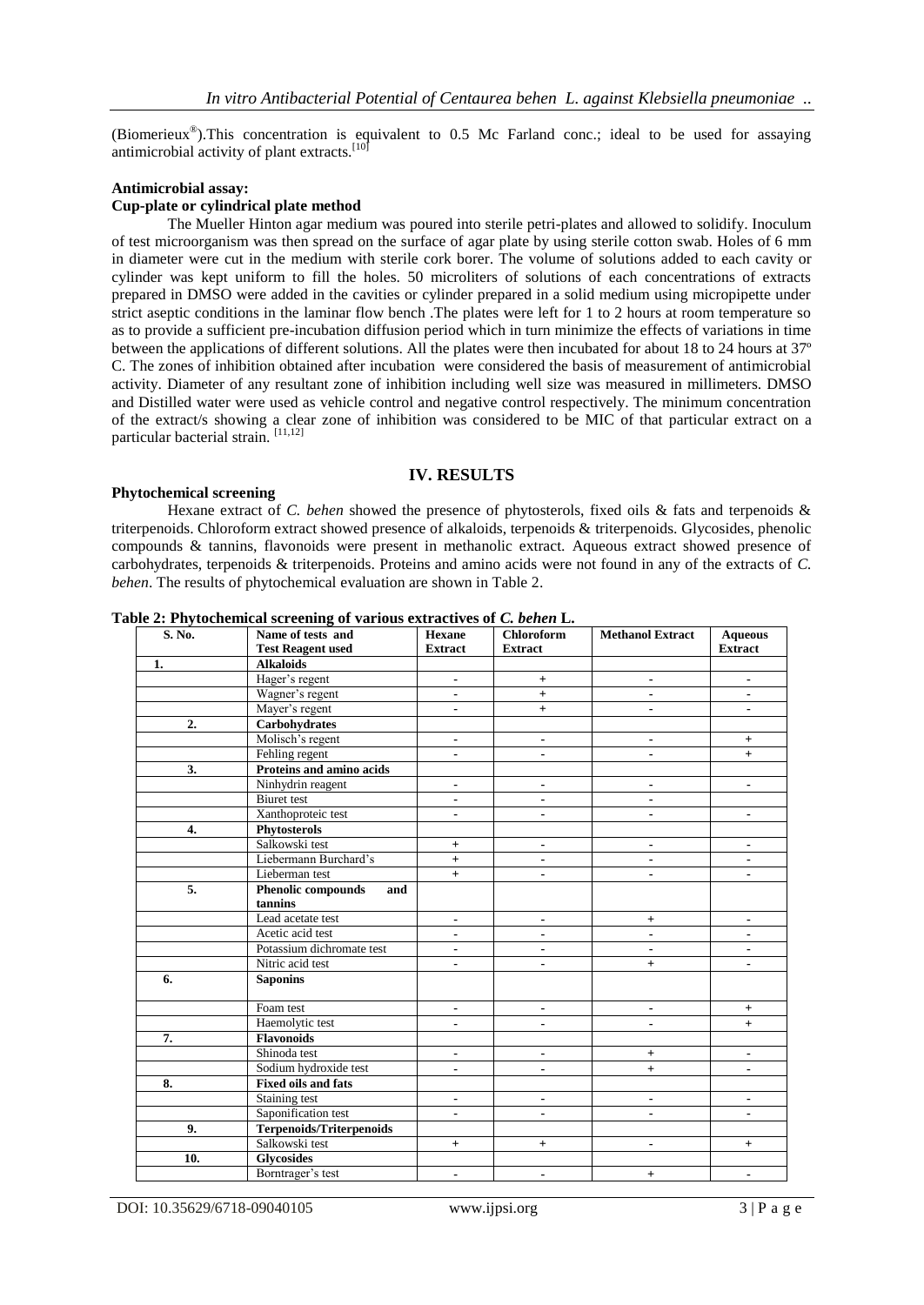## **Antimicrobial activity**

All extracts of *C. behen* were found to have inhibitory effect against *K. pneumoniae.* Maximum inhibition was shown by methanol extract followed by aqueous, hexane and least effect was observed with chloroform extract. But in case of *A. baumannii*, all the extracts showed more activity as compared to *K. pneumoniae* with MIC as 50µg/ml and 100µg/ml respectively**.** Chloroform extract showed maximum inhibition followed by aqueous, methanol and hexane extracts. DMSO (Vehicle control) and Distilled water(negative control) did not show any antimicrobial activity against both the organisms.The results of antimicrobial activity are shown in Table 3. Mueller Hinton Agar plate showing antibacterial activity of *C. behen* extracts on *K. pneumoniae* and *A.baumannii* is illustrated in Figure 1&2 respectively.

| <b>Type of extract</b> | Name of bacterial isolate | Average zone of inhibition(mm) | $MIC(\mug/ml)$ |  |
|------------------------|---------------------------|--------------------------------|----------------|--|
| Hexane                 | K. pneumoniae             | 11.6                           | 100            |  |
|                        | A.baumannii               | 10.3                           | 50             |  |
| Chloroform             | K. pneumoniae             | 10.3                           | 100            |  |
|                        | A.baumannii               | 14.3                           | 50             |  |
| Methanol               | K. pneumoniae             | 14.6                           | 100            |  |
|                        | A. baumannii              | 11.6                           | 50             |  |
| Aqueous                | K. pneumoniae             | 12.6                           | 100            |  |
|                        | baumannii<br>А.           | 12.3                           | 50             |  |





**Figure 1 and 2 : Mueller Hinton Agar plate showing antibacterial activity of** *C. behen* **extracts on** *K. pneumoniae* **and** *A.baumannii* **at conc. 100µg/ml and 50µg/ml**

## **V. DISCUSSION**

In pre antibiotic era, microbial infections were the major cause of untimely death in humans. Soon after the discovery of antibiotics, death rate of microbial infection has significantly decreased, even though, drug resistant microorganisms remain a major thereat for human beings. Therefore, newer antimicrobial compounds with low/no side effects are desirable for pharmaceutical applications. Higher trees synthesize a variety of phytochemicals compounds as secondary metabolites to protect themselves from the microbial infections and environmental stress conditions. These phytochemicals are the key compounds with many medicinal properties. According to present study**,** hexane extract of *C. behen* showed the presence of phytosterols, fixed oils & fats and terpenoids & triterpenoids. Chloroform extract showed presence of alkaloids, terpenoids & triterpenoids. Glycosides, phenolic compounds & tannins, flavonoids were present in methanolic extract. Aqueous extract showed presence of carbohydrates, terpenoids & triterpenoids. Proteins and amino acids were not found in any of the extracts of *C. behen*. Chougule et al (2012) reported that preliminary photochemical screening of the powdered roots of *C. behen* showed the presence of alkaloids and glycosides.<sup>[13]</sup> In a study published by Esmaeili et al (2013) reported that phytochemical investigations on *Centaurea* species have shown the presence of flavonoids; sesquiterpene lactones, especially guaianolides; germacranolide type sesquiterpene lactones.<sup>[14]</sup> Centaurea is also a source of some phytochemical studies for its potentially active substance especially flavonoids sesquiterpene lactones. (Fatih et al 2019).[15] In another study, Escher et al (2018) identified chlorogenic, caffeic, ferulic, and p-coumaric acids, iso quercitrin, and coumarin as major compounds of Centaurea genus. [16]

In the present study, chloroform extract of *C. behen* showed more inhibitory effect against *A. baumannii* as compared to *K. pneumoniae* whereas*,* methanol extract showed more inhibitory effect against *K. pneumoniae* in comparison with *A. baumannii*. The results is contrary to the results of Cansaran et al (2013) who had reported methanol extract to be inhibitory in case of *K. pneumoniae*.<sup>[17]</sup> The results of present study finds concordance with Moghannem et al (2016) who had worked particularly using multidrug resistant